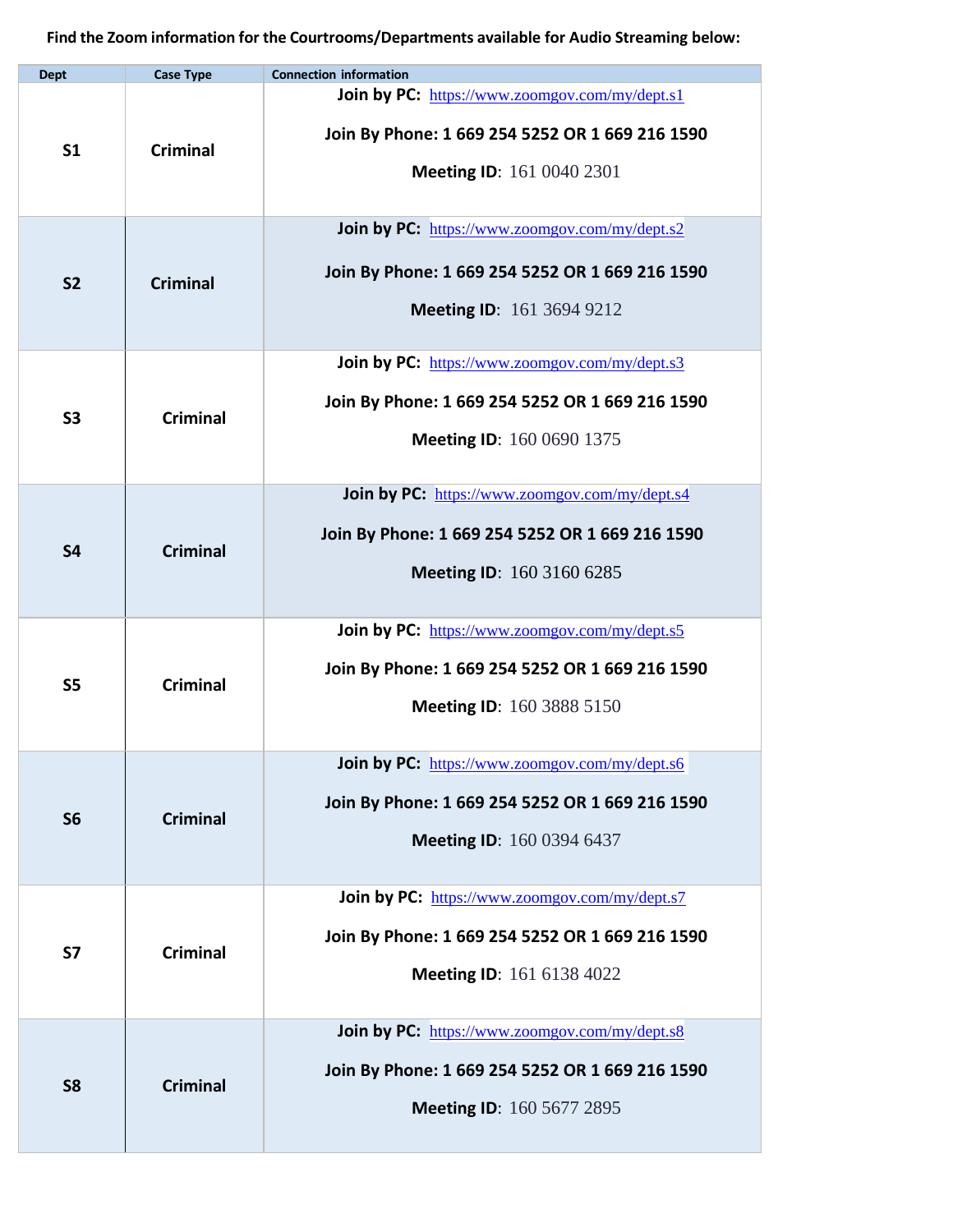| S9         | <b>Criminal</b>           | <b>Join by PC:</b> https://www.zoomgov.com/my/dept.s9<br>Join By Phone: 1 669 254 5252 OR 1 669 216 1590<br><b>Meeting ID:</b> 161 0821 7698  |
|------------|---------------------------|-----------------------------------------------------------------------------------------------------------------------------------------------|
| <b>S10</b> | <b>Criminal</b>           | Join by PC: https://www.zoomgov.com/my/dept.s10<br>Join By Phone: 1 669 254 5252 OR 1 669 216 1590<br><b>Meeting ID: 161 7139 3299</b>        |
| <b>S11</b> | <b>Criminal</b>           | Join by PC: https://www.zoomgov.com/my/dept.s11<br>Join By Phone: 1 669 254 5252 OR 1 669 216 1590<br><b>Meeting ID:</b> 160 1788 4328        |
| <b>S12</b> | <b>Criminal</b>           | Join by PC: https://www.zoomgov.com/my/dept.s12<br>Join By Phone: 1 669 254 5252 OR 1 669 216 1590<br><b>Meeting ID: 161 3063 1777</b>        |
| <b>S14</b> | <b>Criminal</b>           | Join by PC: https://www.zoomgov.com/my/dept.s14<br>Join By Phone: 1 669 254 5252 OR 1 669 216 1590<br><b>Meeting ID:</b> 160 6491 7781        |
| <b>S15</b> | <b>Criminal</b>           | Join by PC: https://www.zoomgov.com/my/dept.s15<br>Join By Phone: 1 669 254 5252 OR 1 669 216 1590<br><b>Meeting ID: 160 9854 4533</b>        |
| <b>S16</b> | Civil &<br><b>Probate</b> | <b>Join by PC:</b> https://www.zoomgov.com/my/dept.s16<br>Join By Phone: 1 669 254 5252 OR 1 669 216 1590<br><b>Meeting ID:</b> 161 6354 8139 |
| <b>S17</b> | Civil &<br><b>Probate</b> | <b>Join by PC:</b> https://www.zoomgov.com/my/dept.s17<br>Join By Phone: 1 669 254 5252 OR 1 669 216 1590<br><b>Meeting ID:</b> 160 4449 7239 |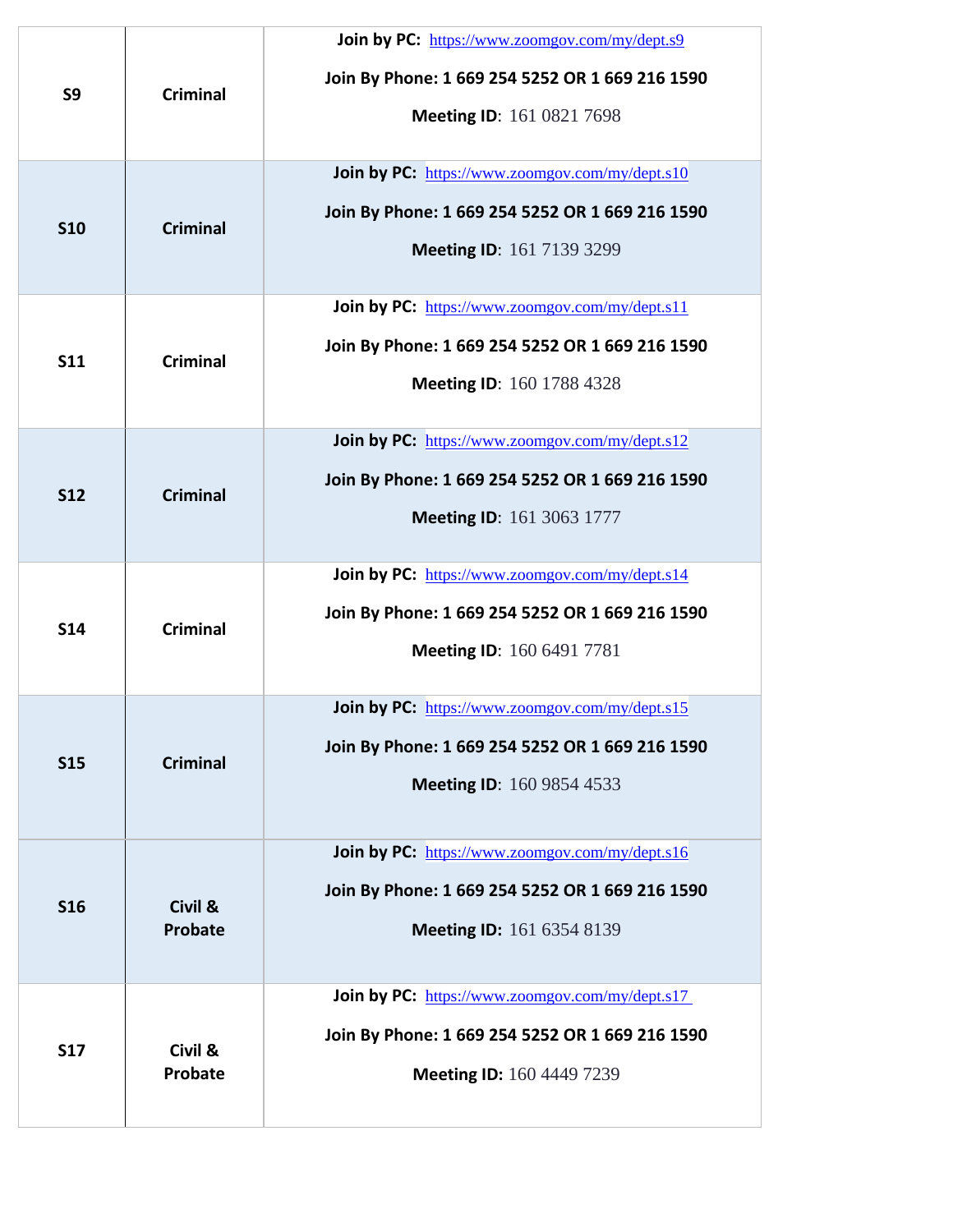| <b>S18</b> | <b>Criminal</b>           | Join by PC: https://www.zoomgov.com/my/dept.s18<br>Join By Phone: 1 669 254 5252 OR 1 669 216 1590<br><b>Meeting ID:</b> 160 8569 2169        |
|------------|---------------------------|-----------------------------------------------------------------------------------------------------------------------------------------------|
| <b>S19</b> | <b>Criminal</b>           | Join by PC: https://www.zoomgov.com/my/dept.s19<br>Join By Phone: 1 669 254 5252 OR 1 669 216 1590<br><b>Meeting ID:</b> 161 1014 9195        |
| <b>S20</b> | <b>Criminal</b>           | Join by PC: https://www.zoomgov.com/my/dept.s20<br>Join By Phone: 1 669 254 5252 OR 1 669 216 1590<br><b>Meeting ID:</b> 160 0396 5972        |
| <b>S21</b> | <b>Criminal</b>           | Join by PC: https://www.zoomgov.com/my/dept.s21<br>Join By Phone: 1 669 254 5252 OR 1 669 216 1590<br><b>Meeting ID:</b> 161 4071 4614        |
| <b>S22</b> | Civil &<br>Probate        | Join by PC: https://www.zoomgov.com/my/dept.s22<br>Join By Phone: 1 669 254 5252 OR 1 669 216 1590<br><b>Meeting ID:</b> 161 7085 6651        |
| <b>S23</b> | Civil &<br><b>Probate</b> | <b>Join by PC:</b> https://www.zoomgov.com/my/dept.s23<br>Join By Phone: 1 669 254 5252 OR 1 669 216 1590<br><b>Meeting ID:</b> 161 8559 1841 |
| <b>S24</b> | Civil &<br>Probate        | Join by PC: https://www.zoomgov.com/my/dept.s24<br>Join By Phone: 1 669 254 5252 OR 1 669 216 1590<br><b>Meeting ID:</b> 161 0026 7414        |
| <b>S25</b> | Civil &<br><b>Probate</b> | Join by PC: https://www.zoomgov.com/my/dept.s25<br>Join By Phone: 1 669 254 5252 OR 1 669 216 1590<br><b>Meeting ID:</b> 161 9188 4376        |
| <b>S26</b> | Civil &<br>Probate        | Join by PC: https://www.zoomgov.com/my/dept.s26<br>Join By Phone: 1 669 254 5252 OR 1 669 216 1590<br><b>Meeting ID:</b> 160 2319 7614        |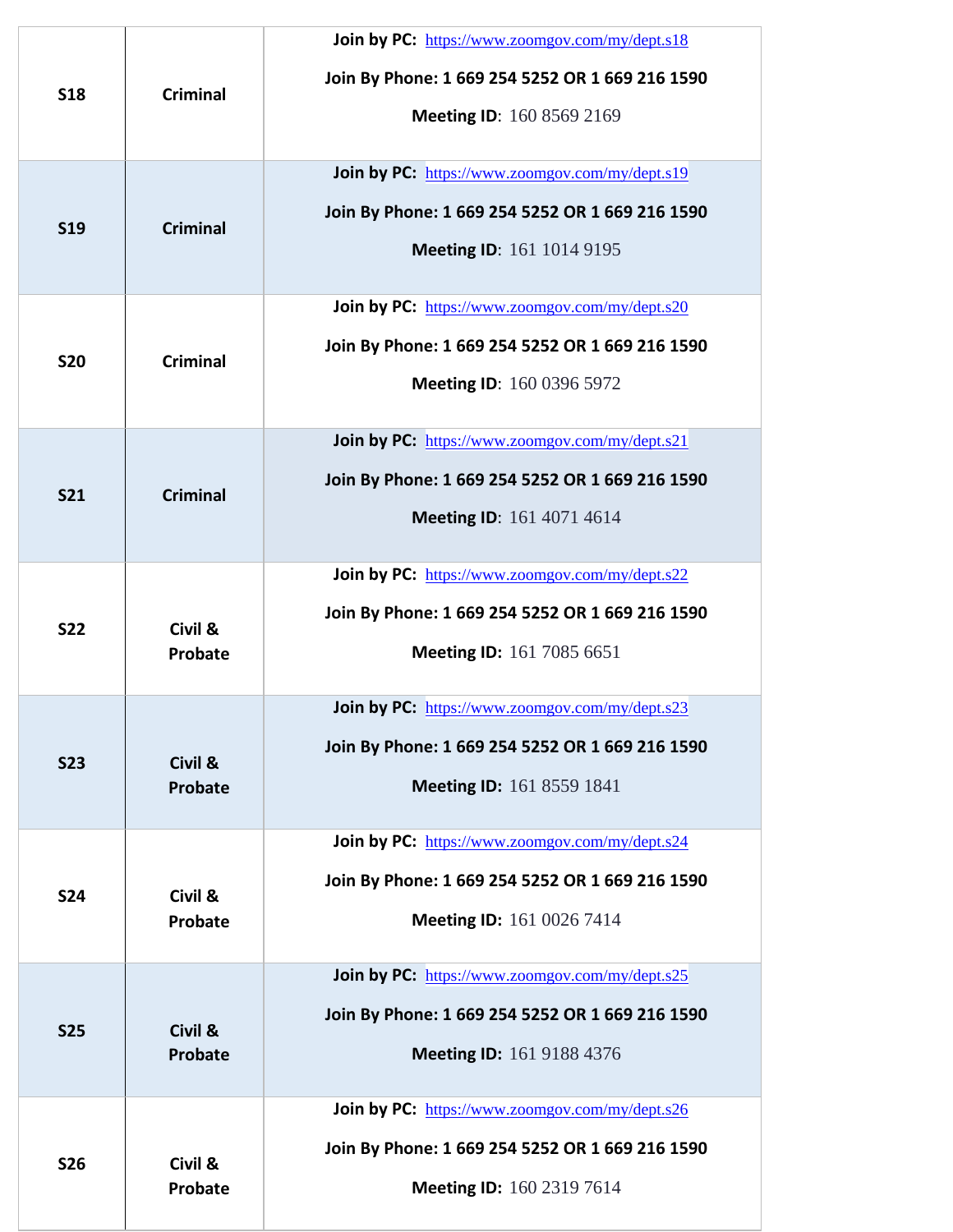|            |                           | <b>Join by PC:</b> https://www.zoomgov.com/my/dept.s27 |
|------------|---------------------------|--------------------------------------------------------|
| <b>S27</b> | Civil &<br><b>Probate</b> | Join By Phone: 1 669 254 5252 OR 1 669 216 1590        |
|            |                           | <b>Meeting ID:</b> 160 1762 7179                       |
|            |                           | Join by PC: https://www.zoomgov.com/my/dept.s28        |
| <b>S28</b> | Civil &                   | Join By Phone: 1 669 254 5252 OR 1 669 216 1590        |
|            | Probate                   | <b>Meeting ID:</b> 161 2683 1197                       |
|            |                           | Join by PC: https://www.zoomgov.com/my/dept.s29        |
| <b>S29</b> | Civil &<br>Probate        | Join By Phone: 1 669 254 5252 OR 1 669 216 1590        |
|            |                           | Meeting ID: 160 1966 8985                              |
|            |                           | Join by PC: https://www.zoomgov.com/my/dept.s30        |
| <b>S30</b> | Civil &                   | Join By Phone: 1 669 254 5252 OR 1 669 216 1590        |
|            | <b>Probate</b>            | <b>Meeting ID:</b> 161 6400 9773                       |
|            |                           | Join by PC: https://www.zoomgov.com/my/dept.s31        |
| <b>S31</b> | Civil &<br><b>Probate</b> | Join By Phone: 1 669 254 5252 OR 1 669 216 1590        |
|            |                           | <b>Meeting ID:</b> 160 9405 8309                       |
|            |                           | <b>Join by PC:</b> https://www.zoomgov.com/my/dept.s32 |
| <b>S32</b> | Civil &<br>Probate        | Join By Phone: 1 669 254 5252 OR 1 669 216 1590        |
|            |                           | <b>Meeting ID:</b> 161 9695 9415                       |
|            |                           | Join by PC: https://www.zoomgov.com/my/dept.s33        |
| <b>S33</b> | Civil &<br>Probate        | Join By Phone: 1 669 254 5252 OR 1 669 216 1590        |
|            |                           | <b>Meeting ID:</b> 161 9056 3553                       |
|            |                           | Join by PC: https://www.zoomgov.com/my/dept.s34        |
| <b>S34</b> | Civil &<br><b>Probate</b> | Join By Phone: 1 669 254 5252 OR 1 669 216 1590        |
|            |                           | <b>Meeting ID:</b> 161 0787 2860                       |
|            |                           | Join by PC: https://www.zoomgov.com/my/dept.s35        |
| <b>S35</b> | Civil &                   | Join By Phone: 1 669 254 5252 OR 1 669 216 1590        |
|            | <b>Probate</b>            | <b>Meeting ID: 160 8921 3205</b>                       |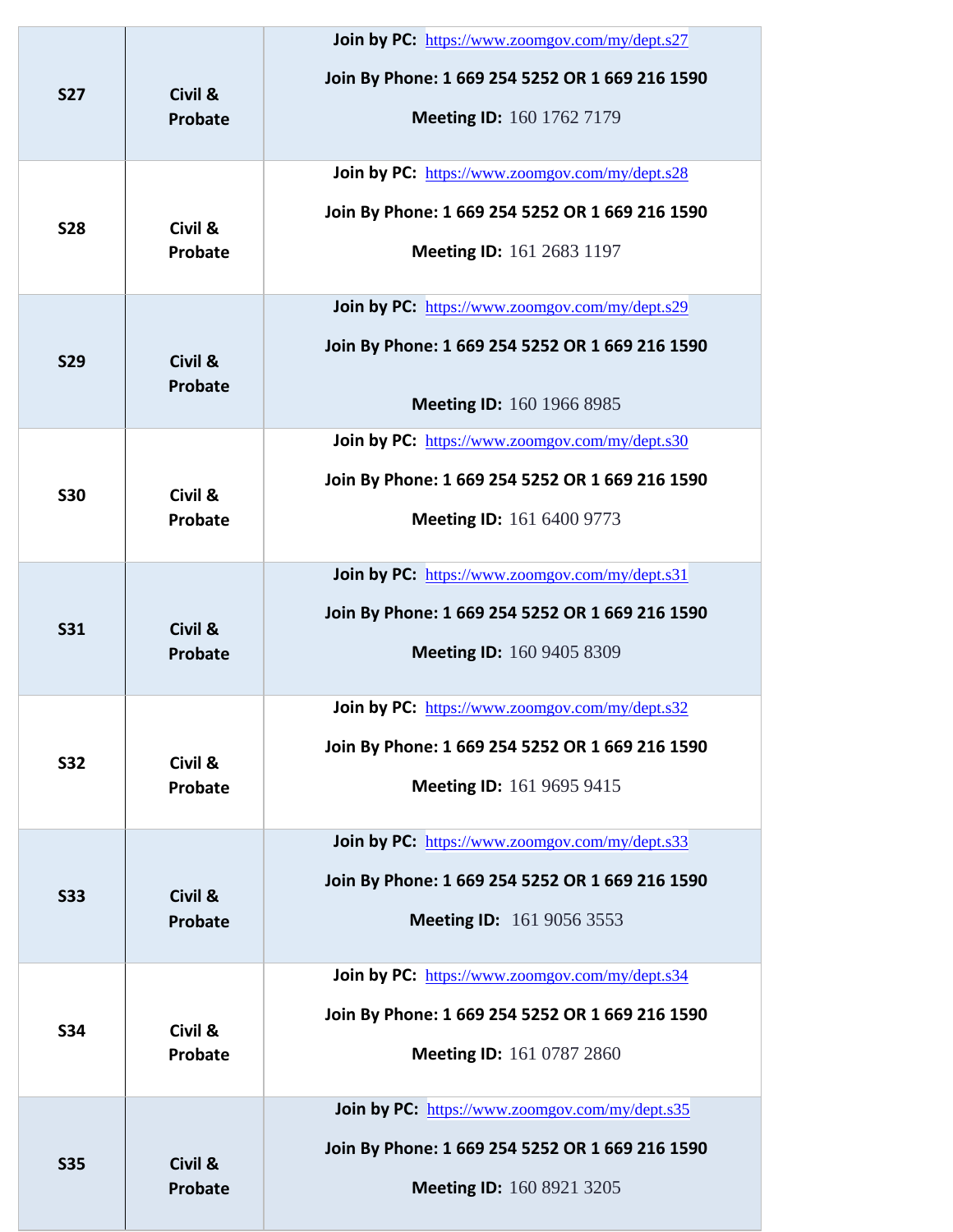| <b>S36</b> | Civil &<br>Probate | Join by PC: https://www.zoomgov.com/my/dept.s36<br>Join By Phone: 1 669 254 5252 OR 1 669 216 1590<br><b>Meeting ID: 160 9477 4418</b>        |
|------------|--------------------|-----------------------------------------------------------------------------------------------------------------------------------------------|
| <b>S37</b> | Civil &<br>Probate | Join by PC: https://www.zoomgov.com/my/dept.s37<br>Join By Phone: 1 669 254 5252 OR 1 669 216 1590<br>Meeting ID: 161 8742 0019               |
| <b>S43</b> | <b>Family Law</b>  | Join by PC: https://www.zoomgov.com/my/dept.s43<br>Join By Phone: 1 669 254 5252 OR 1 669 216 1590<br><b>Meeting ID: 161 3523 6864</b>        |
| <b>S44</b> | <b>Family Law</b>  | Join by PC: https://www.zoomgov.com/my/dept.s44<br>Join By Phone: 1 669 254 5252 OR 1 669 216 1590<br><b>Meeting ID:</b> 161 3653 8194        |
| <b>S45</b> | <b>Family Law</b>  | Join by PC: https://www.zoomgov.com/my/dept.s45<br>Join By Phone: 1 669 254 5252 OR 1 669 216 1590<br><b>Meeting ID: 161 8851 9360</b>        |
| <b>S46</b> | <b>Family Law</b>  | <b>Join by PC:</b> https://www.zoomgov.com/my/dept.s46<br>Join By Phone: 1 669 254 5252 OR 1 669 216 1590<br><b>Meeting ID: 160 8300 5449</b> |
| <b>S47</b> | <b>Family Law</b>  | Join by PC: https://www.zoomgov.com/my/dept.s47<br>Join By Phone: 1 669 254 5252 OR 1 669 216 1590<br>Meeting ID: 161 3521 0252               |
| <b>S48</b> | <b>Family Law</b>  | Join by PC: https://www.zoomgov.com/my/dept.s48<br>Join By Phone: 1 669 254 5252 OR 1 669 216 1590<br><b>Meeting ID: 160 7062 2684</b>        |
| <b>S49</b> | <b>Family Law</b>  | Join by PC: https://www.zoomgov.com/my/dept.s49<br>Join By Phone: 1 669 254 5252 OR 1 669 216 1590<br><b>Meeting ID: 160 4492 3788</b>        |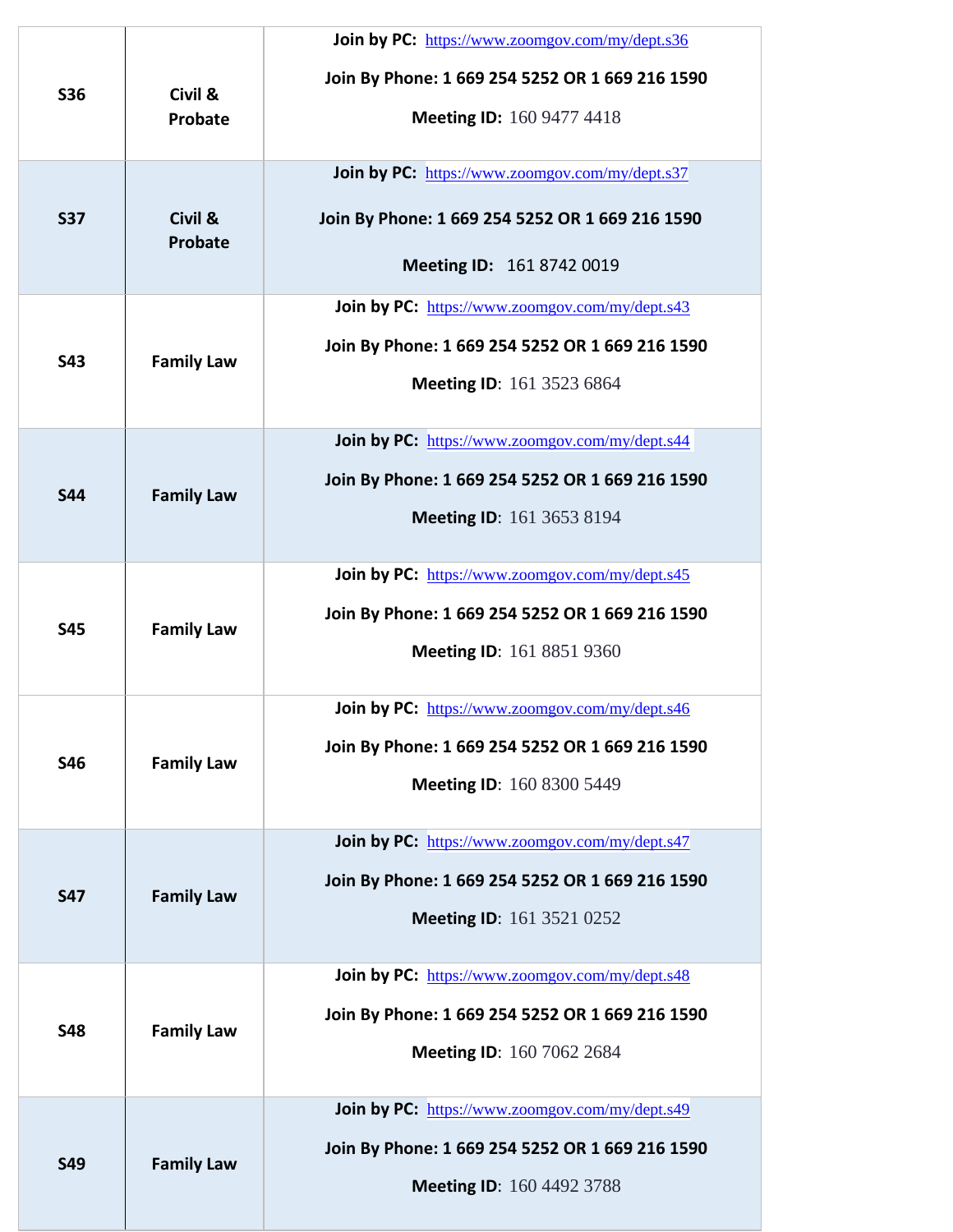| <b>S50</b>      | <b>Family Law</b>    | Join by PC: https://www.zoomgov.com/my/dept.s50<br>Join By Phone: 1 669 254 5252 OR 1 669 216 1590<br>Meeting ID: 161 6410 6250        |
|-----------------|----------------------|----------------------------------------------------------------------------------------------------------------------------------------|
| <b>S51</b>      | <b>Family Law</b>    | Join by PC: https://www.zoomgov.com/my/dept.s51<br>Join By Phone: 1 669 254 5252 OR 1 669 216 1590<br><b>Meeting ID:</b> 160 8693 4518 |
| <b>S52</b>      | <b>Family Law</b>    | Join by PC: https://www.zoomgov.com/my/dept.s52<br>Join By Phone: 1 669 254 5252 OR 1 669 216 1590<br><b>Meeting ID: 160 3580 2327</b> |
| <b>S53</b>      | <b>Family Law</b>    | Join by PC: https://www.zoomgov.com/my/dept.s53<br>Join By Phone: 1 669 254 5252 OR 1 669 216 1590<br><b>Meeting ID:</b> 161 6714 0895 |
| <b>S54</b>      | <b>Family Law</b>    | Join by PC: https://www.zoomgov.com/my/dept.s54<br>Join By Phone: 1 669 254 5252 OR 1 669 216 1590<br><b>Meeting ID:</b> 161 6580 7514 |
| <b>S55</b>      | <b>Family Law</b>    | Join by PC: https://www.zoomgov.com/my/dept.s55<br>Join By Phone: 1 669 254 5252 OR 1 669 216 1590<br>Meeting ID: 161 4970 4838        |
| <b>S56</b>      | <b>Family Law</b>    | Join by PC: https://www.zoomgov.com/my/dept.s56<br>Join By Phone: 1 669 254 5252 OR 1 669 216 1590<br><b>Meeting ID:</b> 161 4540 3037 |
|                 |                      |                                                                                                                                        |
| CS <sub>1</sub> | <b>Child Support</b> | Join by PC: https://www.zoomgov.com/my/dept.cs1<br>Join By Phone: 1 669 254 5252 OR 1 669 216 1590<br><b>Meeting ID:</b> 161 4676 9821 |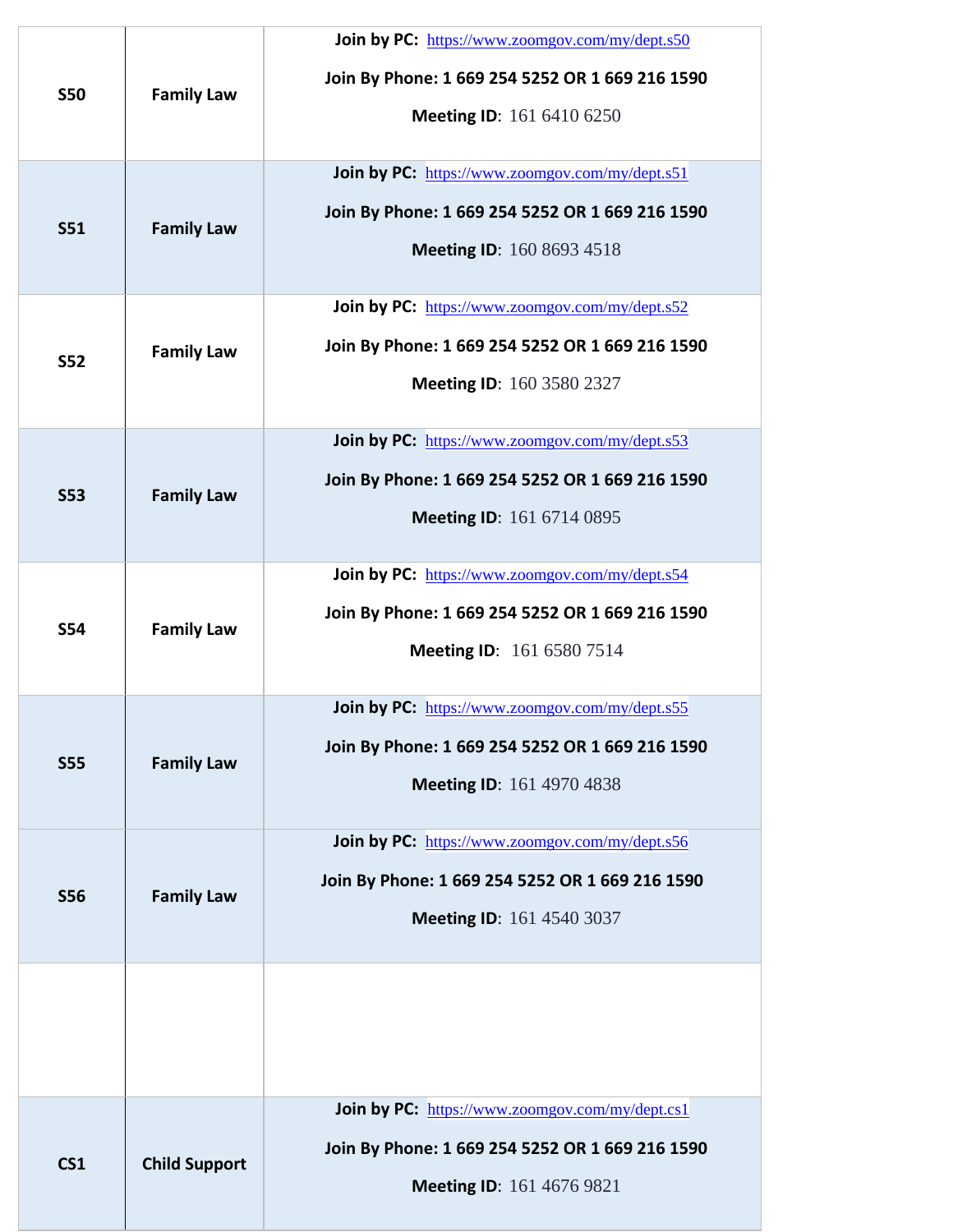| CS <sub>2</sub> | <b>Child Support</b> | Join by PC: https://www.zoomgov.com/my/dept.cs2<br>Join By Phone: 1 669 254 5252 OR 1 669 216 1590<br><b>Meeting ID: 160 2364 8527</b> |
|-----------------|----------------------|----------------------------------------------------------------------------------------------------------------------------------------|
|                 |                      |                                                                                                                                        |
| M1              | <b>Criminal</b>      | Join by PC: https://www.zoomgov.com/my/dept.ml<br>Join By Phone: 1 669 254 5252 OR 1 669 216 1590<br>Meeting ID: 161 7046 2864         |
| M <sub>2</sub>  | <b>Criminal</b>      | Join by PC: https://www.zoomgov.com/my/dept.m2<br>Join By Phone: 1 669 254 5252 OR 1 669 216 1590<br><b>Meeting ID:</b> 161 9496 5481  |
| M <sub>3</sub>  | <b>Criminal</b>      | Join by PC: https://www.zoomgov.com/my/dept.m3<br>Join By Phone: 1 669 254 5252 OR 1 669 216 1590<br>Meeting ID: 160 9828 9403         |
| M <sub>4</sub>  | <b>Criminal</b>      | Join by PC: https://www.zoomgov.com/my/dept.m4<br>Join By Phone: 1 669 254 5252 OR 1 669 216 1590<br><b>Meeting ID:</b> 161 6281 8579  |
|                 |                      |                                                                                                                                        |
| R1              | <b>Criminal</b>      | Join by PC: https://www.zoomgov.com/my/dept.r1<br>Join By Phone: 1 669 254 5252 OR 1 669 216 1590<br><b>Meeting ID: 160 5092 2333</b>  |
| R <sub>2</sub>  | <b>Criminal</b>      | Join by PC: https://www.zoomgov.com/my/dept.r2<br>Join By Phone: 1 669 254 5252 OR 1 669 216 1590<br>Meeting ID: 160 0039 8489         |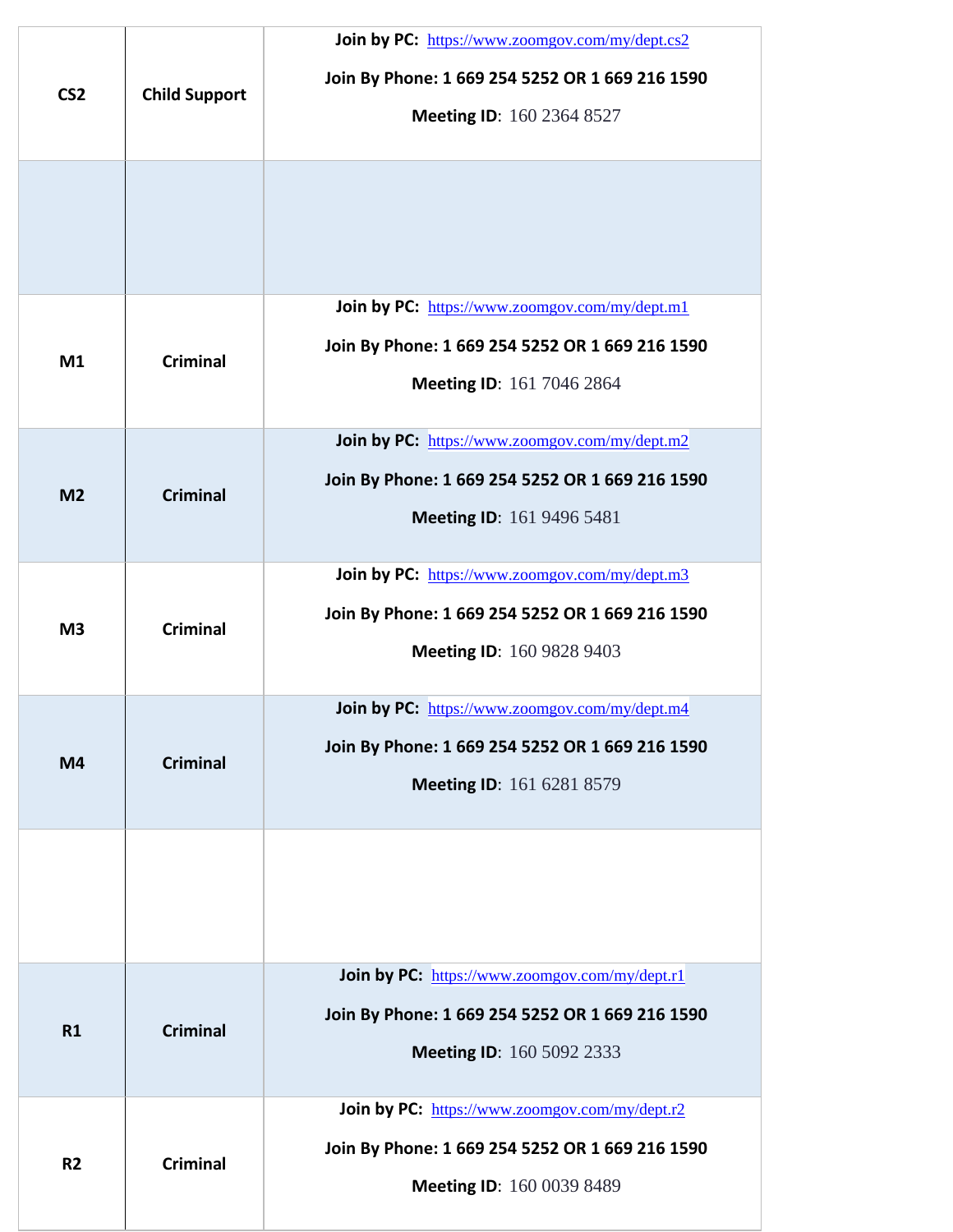| R <sub>3</sub> | <b>Criminal</b> | Join by PC: https://www.zoomgov.com/my/dept.r3<br>Join By Phone: 1 669 254 5252 OR 1 669 216 1590<br><b>Meeting ID:</b> 161 7546 3395         |
|----------------|-----------------|-----------------------------------------------------------------------------------------------------------------------------------------------|
| R4             | <b>Criminal</b> | Join by PC: https://www.zoomgov.com/my/dept.r4<br>Join By Phone: 1 669 254 5252 OR 1 669 216 1590<br><b>Meeting ID: 161 8242 1972</b>         |
| <b>R5</b>      | <b>Criminal</b> | Join by PC: https://www.zoomgov.com/my/dept.r5<br>Join By Phone: 1 669 254 5252 OR 1 669 216 1590<br><b>Meeting ID:</b> 161 9759 3201         |
| R <sub>6</sub> | <b>Criminal</b> | Join by PC: https://www.zoomgov.com/my/dept.r6<br>Join By Phone: 1 669 254 5252 OR 1 669 216 1590<br><b>Meeting ID: 161 8390 0771</b>         |
| <b>R7</b>      | <b>Criminal</b> | Join by PC: https://www.zoomgov.com/my/dept.r7<br>Join By Phone: 1 669 254 5252 OR 1 669 216 1590<br><b>Meeting ID: 161 8371 3533</b>         |
| R <sub>8</sub> | <b>Criminal</b> | <b>Join by PC:</b> https://www.zoomgov.com/my/dept.r8<br>Join By Phone: 1 669 254 5252 OR 1 669 216 1590<br>Meeting ID: 161 8128 3151         |
| R <sub>9</sub> | <b>Criminal</b> | Join by PC: https://www.zoomgov.com/my/dept.r9<br>Join By Phone: 1 669 254 5252 OR 1 669 216 1590<br><b>Meeting ID:</b> 161 6545 7212         |
| <b>R10</b>     | <b>Criminal</b> | <b>Join by PC:</b> https://www.zoomgov.com/my/dept.r10<br>Join By Phone: 1 669 254 5252 OR 1 669 216 1590<br><b>Meeting ID:</b> 160 9249 5972 |
| <b>R11</b>     | <b>Criminal</b> | Join by PC: https://www.zoomgov.com/my/dept.r11<br>Join By Phone: 1 669 254 5252 OR 1 669 216 1590<br>Meeting ID: 160 6396 4387               |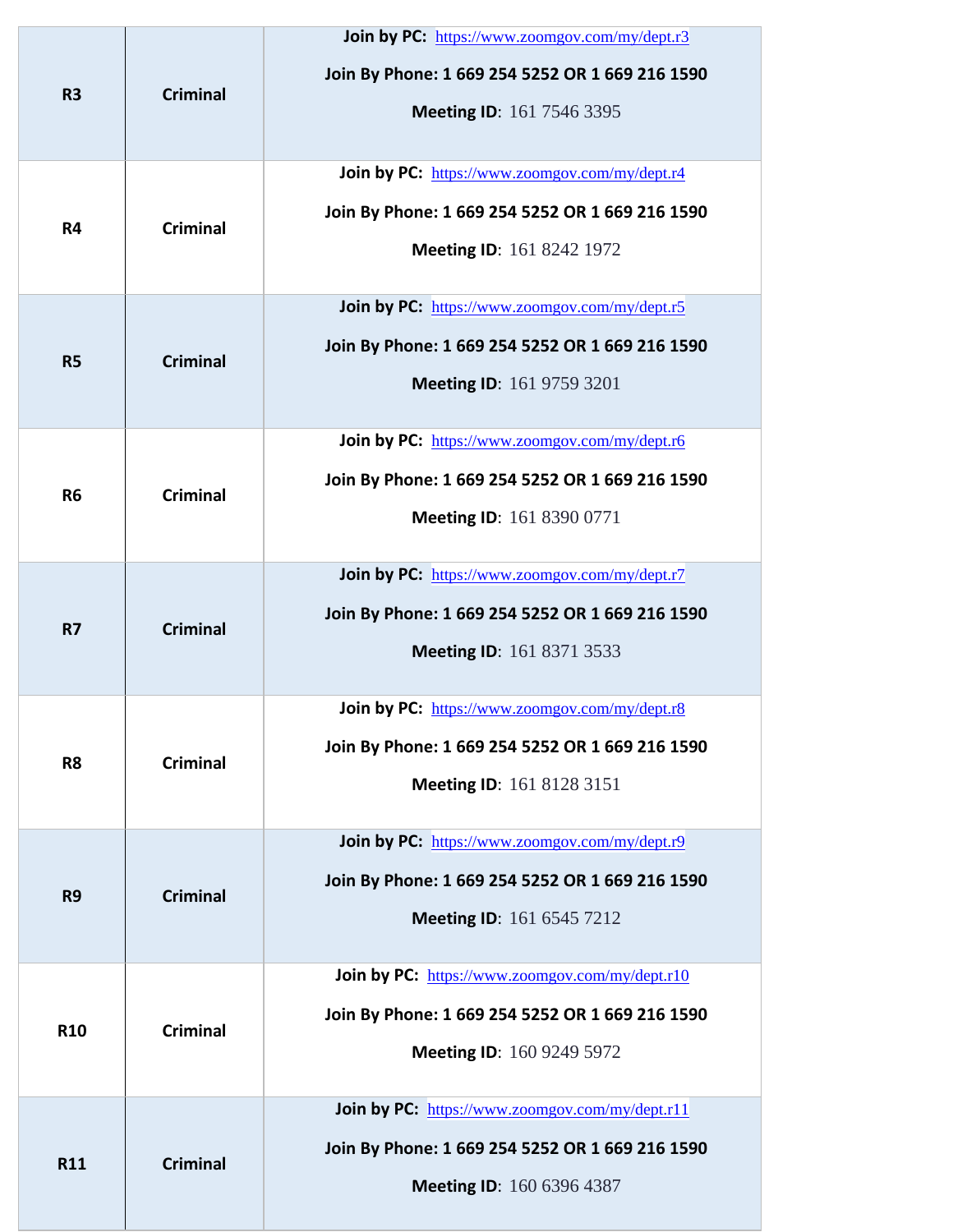| <b>R12</b> | <b>Criminal</b> | Join by PC: https://www.zoomgov.com/my/dept.r12<br>Join By Phone: 1 669 254 5252 OR 1 669 216 1590<br><b>Meeting ID: 160 9311 9038</b>        |
|------------|-----------------|-----------------------------------------------------------------------------------------------------------------------------------------------|
| <b>R14</b> | <b>Criminal</b> | Join by PC: https://www.zoomgov.com/my/dept.r14<br>Join By Phone: 1 669 254 5252 OR 1 669 216 1590<br><b>Meeting ID:</b> 160 9395 6065        |
| <b>R15</b> | <b>Criminal</b> | Join by PC: https://www.zoomgov.com/my/dept.r15<br>Join By Phone: 1 669 254 5252 OR 1 669 216 1590<br><b>Meeting ID: 160 5493 0383</b>        |
| <b>R16</b> | <b>Criminal</b> | <b>Join by PC:</b> https://www.zoomgov.com/my/dept.r16<br>Join By Phone: 1 669 254 5252 OR 1 669 216 1590<br><b>Meeting ID:</b> 161 1509 1045 |
| <b>R17</b> | <b>Criminal</b> | Join by PC: https://www.zoomgov.com/my/dept.r17<br>Join By Phone: 1 669 254 5252 OR 1 669 216 1590<br><b>Meeting ID:</b> 160 2168 7525        |
| <b>R18</b> | <b>Criminal</b> | <b>Join by PC:</b> https://www.zoomgov.com/my/dept.r18<br>Join By Phone: 1 669 254 5252 OR 1 669 216 1590<br><b>Meeting ID:</b> 160 7606 0841 |
| <b>R19</b> | <b>Criminal</b> | Join by PC: https://www.zoomgov.com/my/dept.r19<br>Join By Phone: 1 669 254 5252 OR 1 669 216 1590<br><b>Meeting ID:</b> 161 6216 5405        |
| <b>R20</b> | <b>Criminal</b> | Join by PC: https://www.zoomgov.com/my/dept.r20<br>Join By Phone: 1 669 254 5252 OR 1 669 216 1590<br><b>Meeting ID:</b> 161 5362 1616        |
|            |                 |                                                                                                                                               |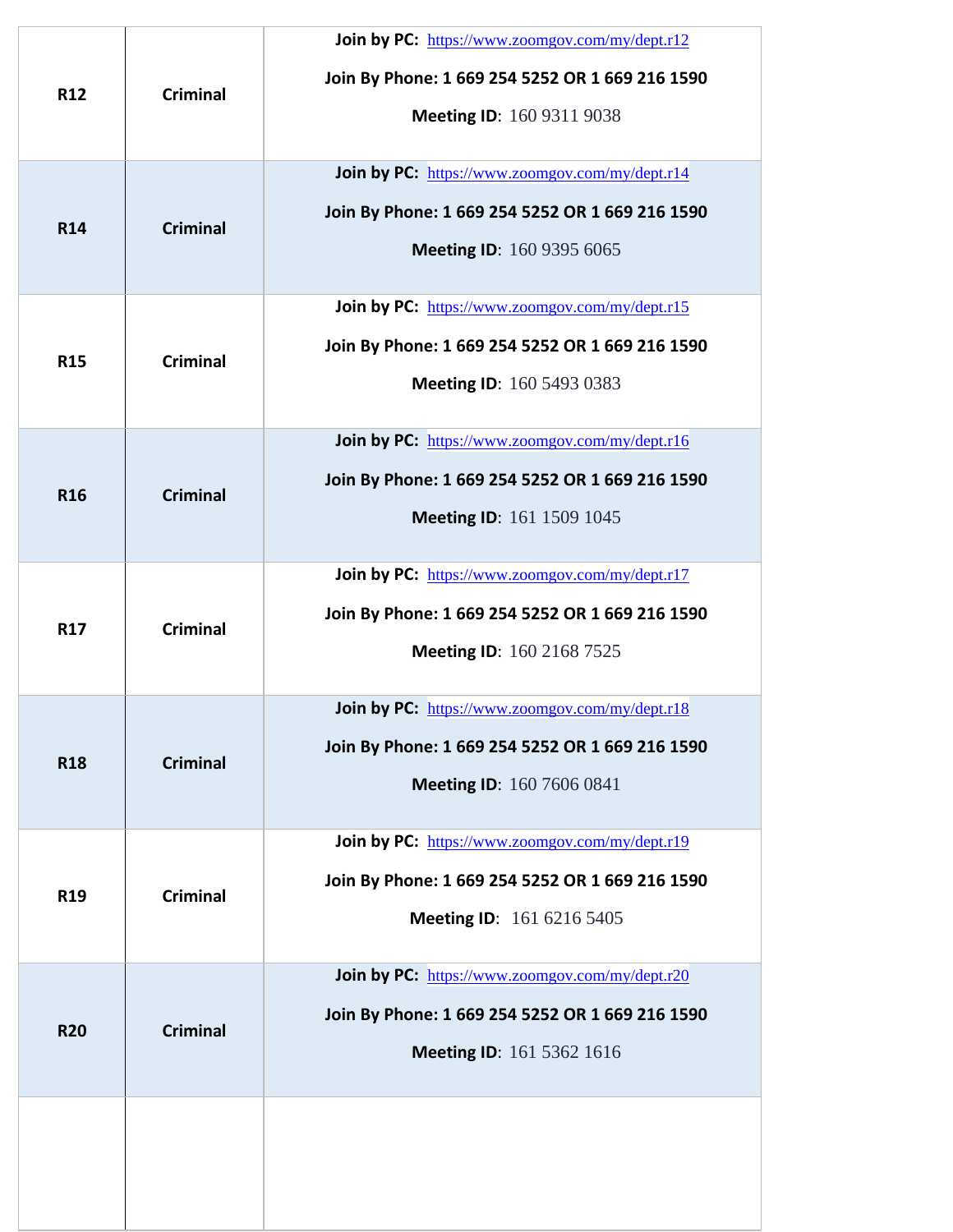| V <sub>2</sub> | Criminal/Traffic/S<br>mall Claims/<br><b>Landlord Tenant</b> | Join by PC: https://www.zoomgov.com/my/dept.v2<br>Join By Phone: 1 669 254 5252 OR 1 669 216 1590<br><b>Meeting ID: 160 7903 8753</b>  |
|----------------|--------------------------------------------------------------|----------------------------------------------------------------------------------------------------------------------------------------|
| V <sub>3</sub> | Criminal/Traffic/S<br>mall Claims/<br><b>Landlord Tenant</b> | Join by PC: https://www.zoomgov.com/my/dept.v3<br>Join By Phone: 1 669 254 5252 OR 1 669 216 1590<br><b>Meeting ID: 160 2184 1459</b>  |
| V <sub>4</sub> | Criminal/Traffic/S<br>mall Claims/<br><b>Landlord Tenant</b> | Join by PC: https://www.zoomgov.com/my/dept.v4<br>Join By Phone: 1 669 254 5252 OR 1 669 216 1590<br><b>Meeting ID: 160 7932 2666</b>  |
| V <sub>5</sub> | Criminal/Traffic/S<br>mall Claims/<br><b>Landlord Tenant</b> | Join by PC: https://www.zoomgov.com/my/dept.v5<br>Join By Phone: 1 669 254 5252 OR 1 669 216 1590<br><b>Meeting ID: 161 9549 2076</b>  |
| V <sub>6</sub> | Criminal/Traffic/S<br>mall Claims/<br><b>Landlord Tenant</b> | Join by PC: https://www.zoomgov.com/my/dept.v6<br>Join By Phone: 1 669 254 5252 OR 1 669 216 1590<br><b>Meeting ID: 161 7268 8882</b>  |
| V <sub>7</sub> | Criminal/Traffic/S<br>mall Claims/<br><b>Landlord Tenant</b> | Join by PC: https://www.zoomgov.com/my/dept.v7<br>Join By Phone: 1 669 254 5252 OR 1 669 216 1590<br><b>Meeting ID: 160 3575 3967</b>  |
| V <sub>8</sub> | Criminal/Traffic/S<br>mall Claims/<br><b>Landlord Tenant</b> | Join by PC: https://www.zoomgov.com/my/dept.v8<br>Join By Phone: 1 669 254 5252 OR 1 669 216 1590<br><b>Meeting ID:</b> 160 8945 1665  |
| V9             | Criminal/Traffic/S<br>mall Claims/<br><b>Landlord Tenant</b> | Join by PC: https://www.zoomgov.com/my/dept.v9<br>Join By Phone: 1 669 254 5252 OR 1 669 216 1590<br><b>Meeting ID: 160 5887 3547</b>  |
| V10            | Criminal/Traffic/S<br>mall Claims/<br><b>Landlord Tenant</b> | Join by PC: https://www.zoomgov.com/my/dept.v10<br>Join By Phone: 1 669 254 5252 OR 1 669 216 1590<br><b>Meeting ID: 160 9540 2207</b> |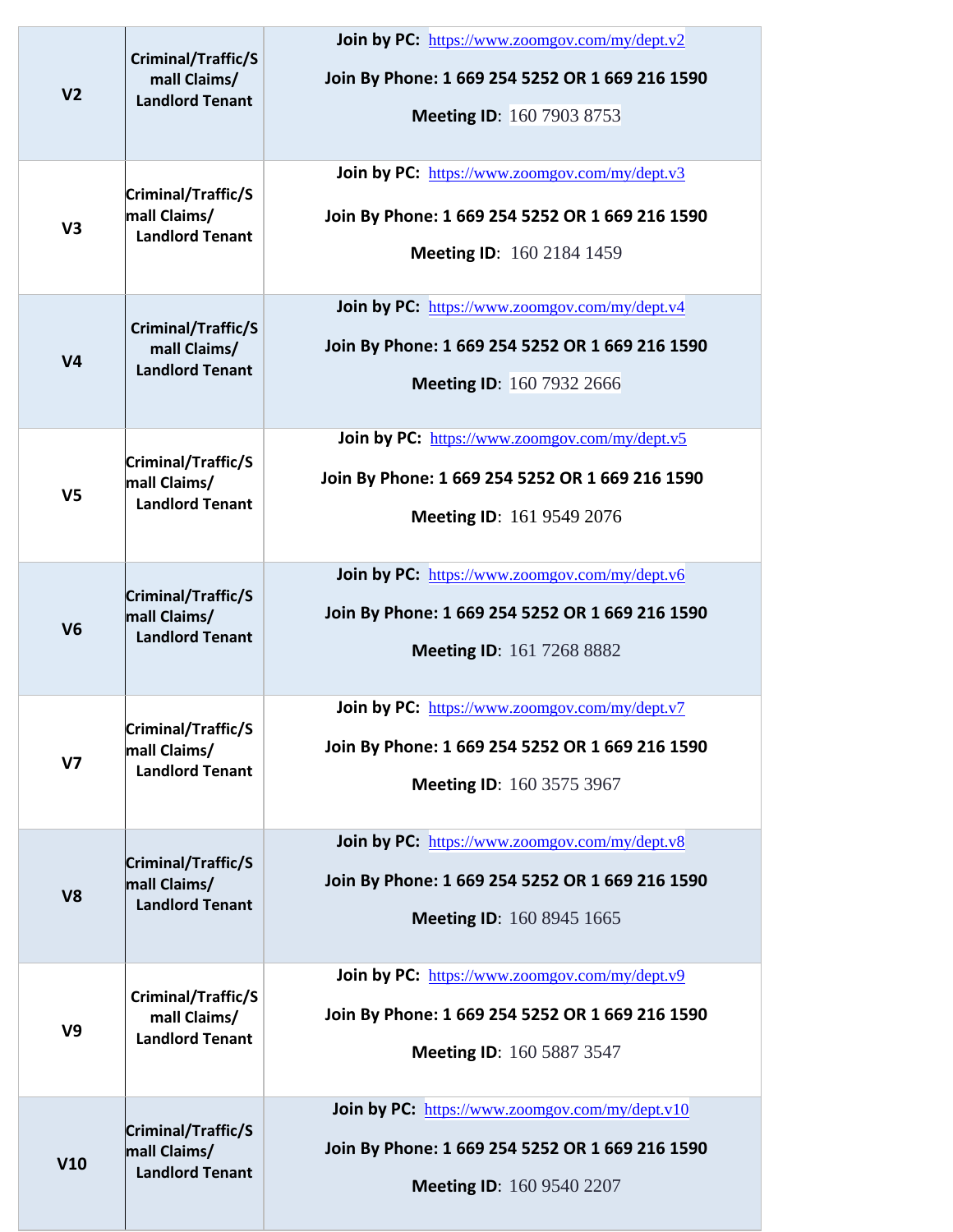| V11 | Criminal/Traffic/S<br>mall Claims/<br><b>Landlord Tenant</b> | Join by PC: https://www.zoomgov.com/my/dept.v11<br>Join By Phone: 1 669 254 5252 OR 1 669 216 1590<br><b>Meeting ID:</b> 160 0928 7652        |
|-----|--------------------------------------------------------------|-----------------------------------------------------------------------------------------------------------------------------------------------|
| V12 | Criminal/Traffic/S<br>mall Claims/<br><b>Landlord Tenant</b> | <b>Join by PC:</b> https://www.zoomgov.com/my/dept.v12<br>Join By Phone: 1 669 254 5252 OR 1 669 216 1590<br><b>Meeting ID:</b> 161 7963 9248 |
| V14 | Criminal/Traffic/S<br>mall Claims/<br><b>Landlord Tenant</b> | Join by PC: https://www.zoomgov.com/my/dept.v14<br>Join By Phone: 1 669 254 5252 OR 1 669 216 1590<br><b>Meeting ID:</b> 160 5183 8034        |
| V15 | Criminal/Traffic/S<br>mall Claims/<br><b>Landlord Tenant</b> | <b>Join by PC:</b> https://www.zoomgov.com/my/dept.v15<br>Join By Phone: 1 669 254 5252 OR 1 669 216 1590<br><b>Meeting ID:</b> 160 3084 3506 |

| <b>B1</b> | <b>Child</b><br>Support/Traffic<br>/Small Claims/<br>Landlord<br><b>Tenant</b> | Join by PC: https://www.zoomgov.com/my/dept.b1<br>Join By Phone: 1 669 254 5252 OR 1 669 216 1590<br><b>Meeting ID:</b> 161 5193 5237 |
|-----------|--------------------------------------------------------------------------------|---------------------------------------------------------------------------------------------------------------------------------------|
| <b>B2</b> | Civil/Traffic/Sm<br>all Claims/<br>Landlord<br><b>Tenant</b>                   | Join by PC: https://www.zoomgov.com/my/dept.b2<br>Join By Phone: 1 669 254 5252 OR 1 669 216 1590<br><b>Meeting ID: 161 2758 7039</b> |
| <b>B3</b> | <b>Family Law</b>                                                              | Join by PC: https://www.zoomgov.com/my/dept.b3<br>Join By Phone: 1 669 254 5252 OR 1 669 216 1590<br><b>Meeting ID:</b> 161 0856 8362 |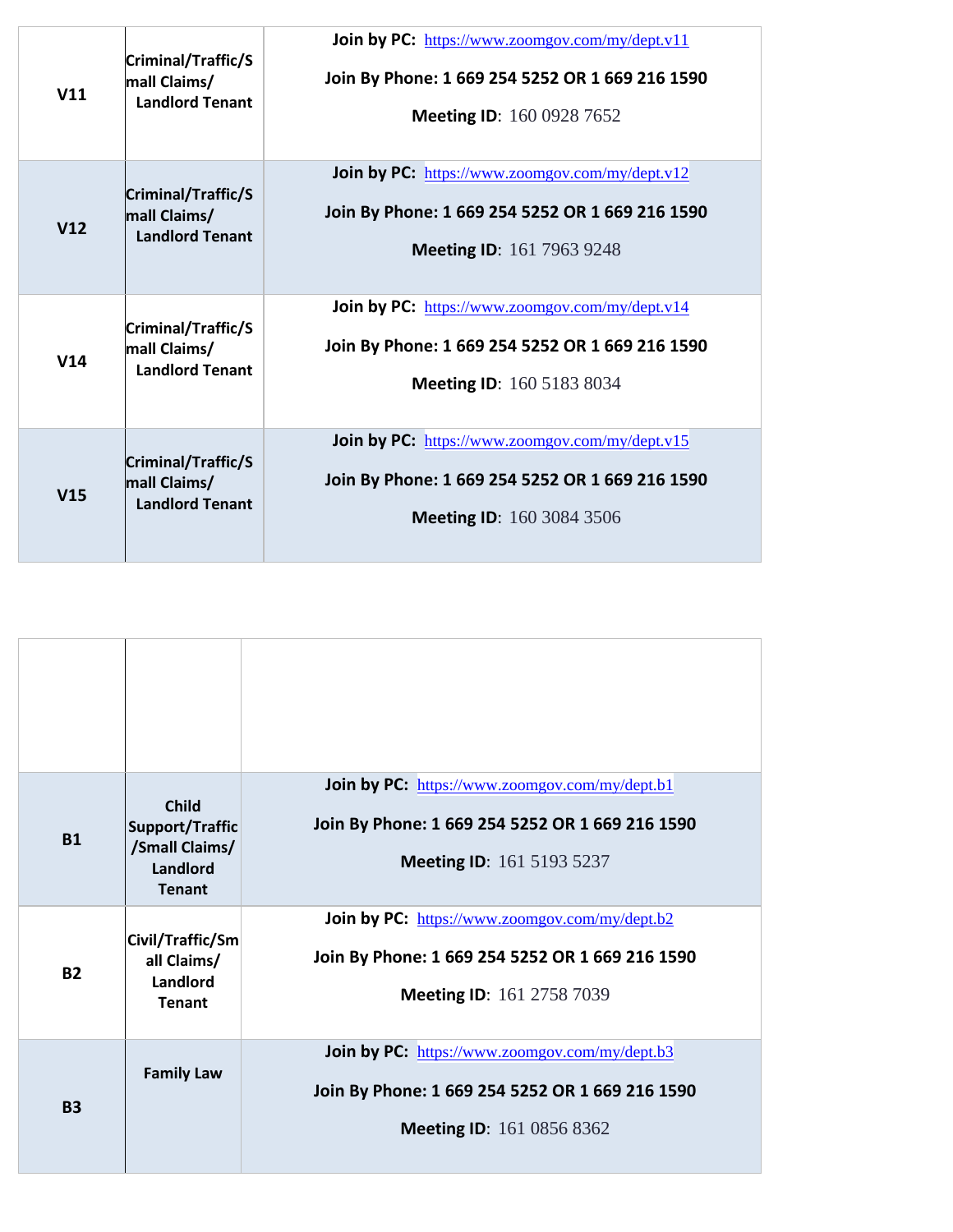| <b>B4</b>      | <b>Family Law</b>                                                   | Join by PC: https://www.zoomgov.com/my/dept.b4<br>Join By Phone: 1 669 254 5252 OR 1 669 216 1590<br><b>Meeting ID:</b> 161 7682 6079        |
|----------------|---------------------------------------------------------------------|----------------------------------------------------------------------------------------------------------------------------------------------|
| <b>B5</b>      | <b>Family Law</b>                                                   | Join by PC: https://www.zoomgov.com/my/dept.b5<br>Join By Phone: 1 669 254 5252 OR 1 669 216 1590<br><b>Meeting ID:</b> 161 0436 5669        |
|                |                                                                     |                                                                                                                                              |
| F1             | <b>Traffic &amp; Small</b><br>Claims /<br>LandLord<br><b>Tenant</b> | Join by PC: https://www.zoomgov.com/my/dept.f1<br>Join By Phone: 1 669 254 5252 OR 1 669 216 1590<br><b>Meeting ID:</b> 161 4252 5571        |
| F <sub>2</sub> | <b>Traffic &amp; Small</b><br>Claims /<br>LandLord<br><b>Tenant</b> | Join by PC: https://www.zoomgov.com/my/dept.f2<br>Join By Phone: 1 669 254 5252 OR 1 669 216 1590<br><b>Meeting ID: 161 6390 3989</b>        |
| F <sub>3</sub> | <b>Traffic &amp; Small</b><br>Claims /<br>LandLord<br><b>Tenant</b> | Join by PC: https://www.zoomgov.com/my/dept.f3<br>Join By Phone: 1 669 254 5252 OR 1 669 216 1590<br><b>Meeting ID:</b> 161 6869 1532        |
| F4             | <b>Traffic &amp; Small</b><br>Claims /<br>LandLord<br><b>Tenant</b> | Join by PC: https://www.zoomgov.com/my/dept.f4<br>Join By Phone: 1 669 254 5252 OR 1 669 216 1590<br><b>Meeting ID:</b> 160 6226 2718        |
| F <sub>5</sub> | <b>Traffic &amp; Small</b><br>Claims /<br>LandLord<br><b>Tenant</b> | Join by PC: https://www.zoomgov.com/my/dept.f5<br>Join By Phone: 1 669 254 5252 OR 1 669 216 1590<br><b>Meeting ID: 160 8333 9240</b>        |
| F <sub>6</sub> | <b>Traffic &amp; Small</b><br>Claims /<br>LandLord<br><b>Tenant</b> | <b>Join by PC:</b> https://www.zoomgov.com/my/dept.f6<br>Join By Phone: 1 669 254 5252 OR 1 669 216 1590<br><b>Meeting ID:</b> 160 3103 2836 |